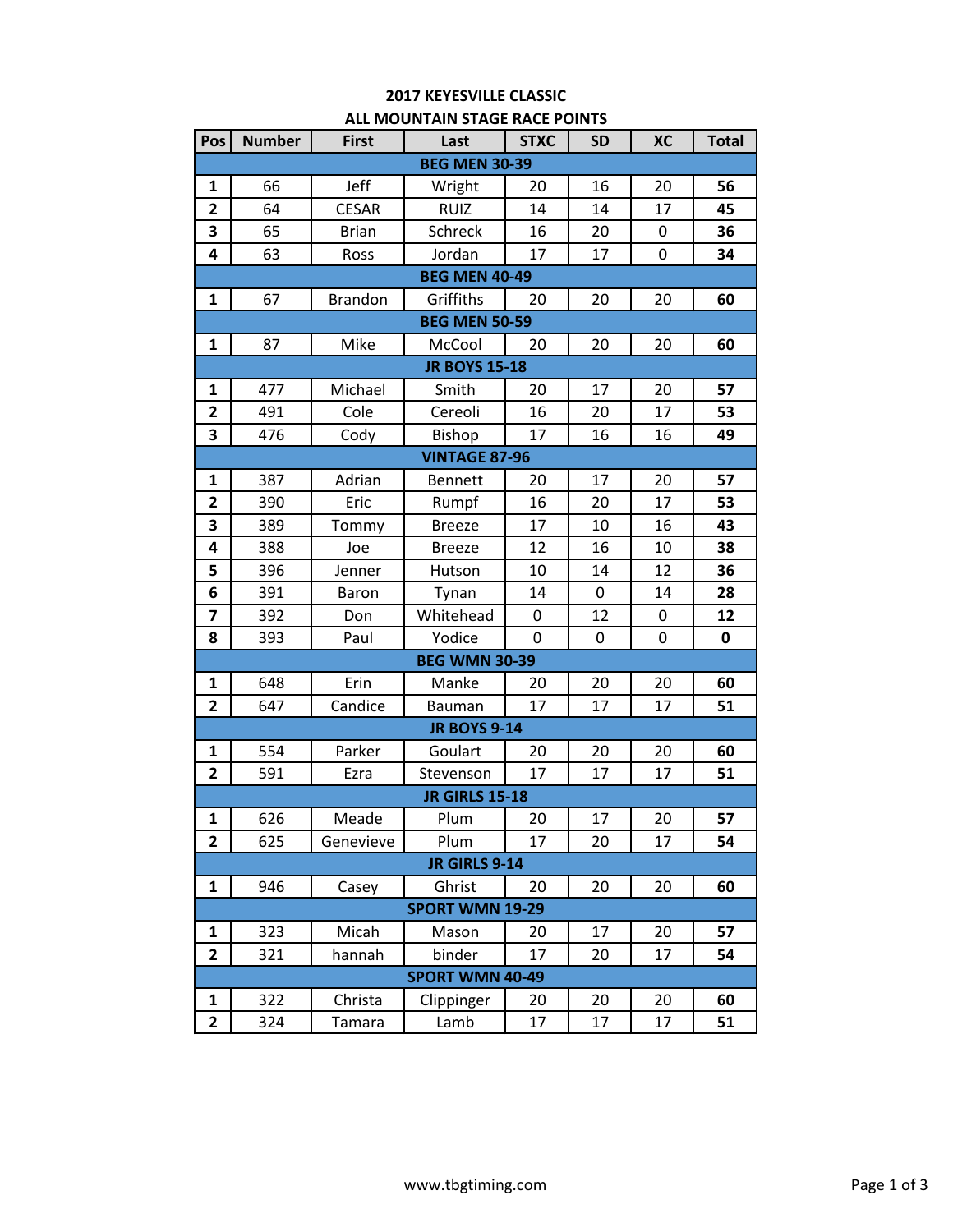## **2017 KEYESVILLE CLASSIC ALL MOUNTAIN STAGE RACE POINTS**

| Pos                      | <b>Number</b>          | <b>First</b>    | Last                   | <b>STXC</b>    | <b>SD</b> | <b>XC</b> | <b>Total</b> |  |
|--------------------------|------------------------|-----------------|------------------------|----------------|-----------|-----------|--------------|--|
| <b>SPORT MEN 19-29</b>   |                        |                 |                        |                |           |           |              |  |
| $\mathbf{1}$             | 376                    | Hunter          | Zubick                 | 20             | 14        | 20        | 54           |  |
| $\overline{\mathbf{c}}$  | 341                    | Dillon          | Osleger                | 16             | 20        | 17        | 53           |  |
| 3                        | 309                    | Carter          | <b>Baker</b>           | 17             | 12        | 16        | 45           |  |
| 4                        | 311                    | Kyle            | McCall                 | 12             | 8         | 14        | 34           |  |
| 5                        | 328                    | Nicholas        | Meissner               | 10             | 10        | 12        | 32           |  |
| 6                        | 780                    | Sullivan        | Vanway                 | 8              | 17        | 6         | 31           |  |
| 7                        | 366                    | <b>Burt</b>     | McCartney              | 6              | 16        | 8         | 30           |  |
| 8                        | 370                    | Grayson         | Oldham                 | 14             | 0         | 10        | 24           |  |
|                          |                        |                 | <b>SPORT MEN 30-39</b> |                |           |           |              |  |
| $\mathbf{1}$             | 343                    | <b>Nicholas</b> | Watkins                | 20             | 20        | 17        | 57           |  |
| $\overline{2}$           | 342                    | Kenneth         | Lawrence               | $\overline{0}$ | 17        | 20        | 37           |  |
| <b>SPORT MEN 40-49</b>   |                        |                 |                        |                |           |           |              |  |
| $\mathbf{1}$             | 345                    | Scot            | Harvey                 | 20             | 16        | 20        | 56           |  |
| $\overline{2}$           | 344                    | Chance          | Fielder                | 17             | 17        | 17        | 51           |  |
| 3                        | 371                    | Scott           | Harper                 | 14             | 20        | 14        | 48           |  |
| 4                        | 368                    | <b>Thomas</b>   | Ward                   | 16             | 14        | 16        | 46           |  |
| 5                        | 365                    | Chaunsey        | Mize                   | 12             | 10        | 10        | 32           |  |
| 6                        | 346                    | Chad            | Lloyd                  | 0              | 12        | 12        | 24           |  |
|                          | <b>SPORT MEN 50-59</b> |                 |                        |                |           |           |              |  |
| $\mathbf{1}$             | 349                    | James           | Reese                  | 20             | 20        | 20        | 60           |  |
| $\overline{2}$           | 347                    | lan             | Jones                  | 17             | 17        | 17        | 51           |  |
| 3                        | 372                    | Jim             | Jackson                | 16             | 16        | 16        | 48           |  |
| <b>SPORT MEN 60+</b>     |                        |                 |                        |                |           |           |              |  |
| $\mathbf{1}$             | 350                    | Fred            | Winney                 | 20             | 20        | 20        | 60           |  |
| <b>SPORT MEN SS OPEN</b> |                        |                 |                        |                |           |           |              |  |
| $\mathbf{1}$             | 745                    | Eddie           | Silva                  | 20             | 17        | 20        | 57           |  |
| $\overline{2}$           | 731                    | Joey            | Dolowy                 | 17             | 20        | 17        | 54           |  |
| 3                        | 718                    | Clint           | Stevenson              | 16             | 16        | 16        | 48           |  |